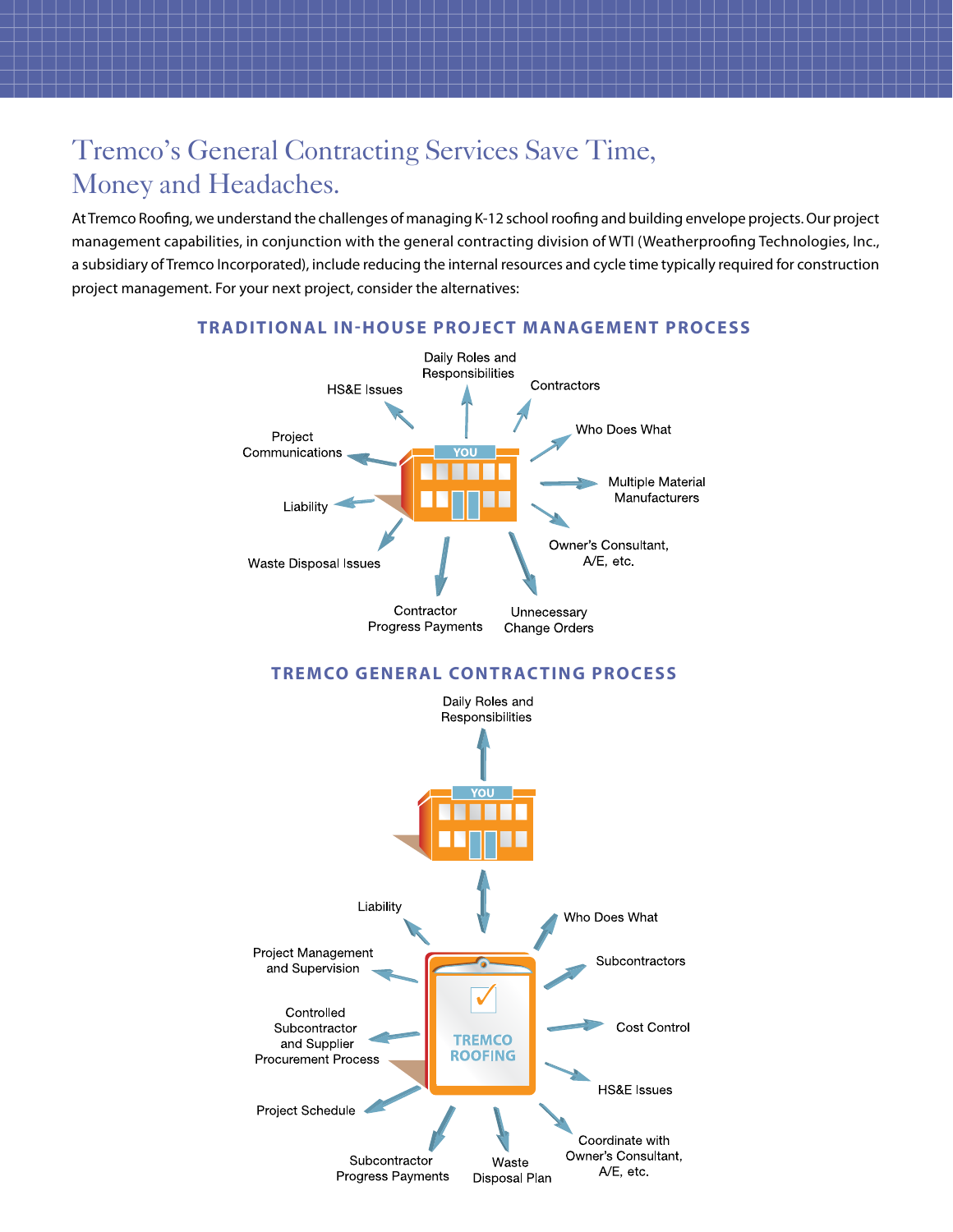

#### About E&I

E&I Cooperative Purchasing is the not-for-profit buying cooperative established in 1934 to serve colleges, universities and K-12 institutions. E&I uses the combined purchasing power of its nearly 3,000 member institutions to lower costs on a wide range of products and services. The organization provides members with access to a diverse portfolio of high-quality national and regional contracts from best-in-class suppliers. E&I's member-driven competitive solicitation process has been validated by the National Institute of Governmental Purchasing (NIGP). For more information, please visit [www.eandi.org](http://www.eandi.org).



Contract Number CNR01305





© 2012 Tremco Incorporated. 8884 Printed on stock containing 50% recycled content, including 25% PCW.



[w w w . t r e m c o r o o f i n g . c o m](http://www.tremcoroofing.com) 800-892-1872

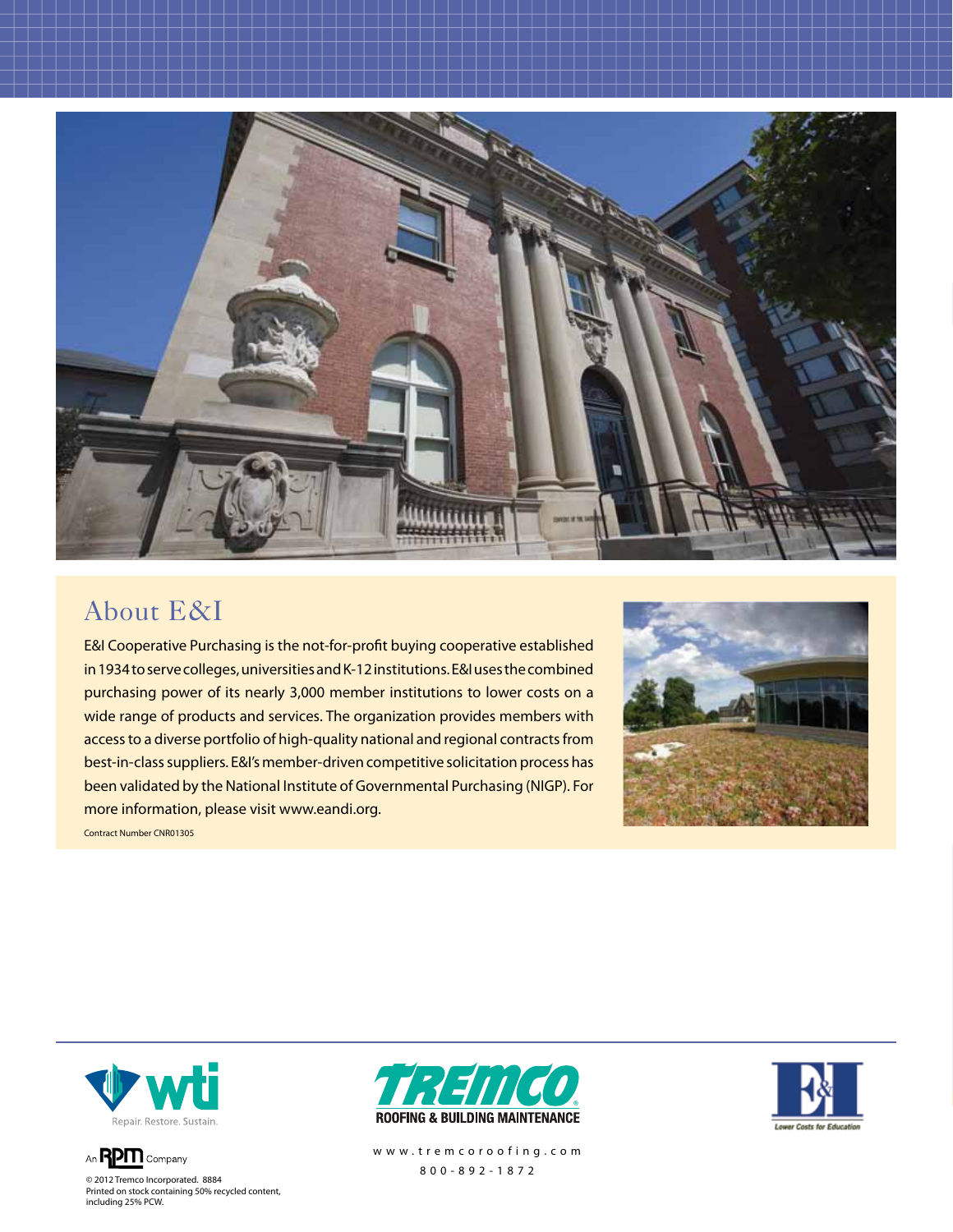# Turnkey Roofing and Building Envelope Solutions For Public School Districts and Private Schools



# SIMPLIFIED PROCUREMENT

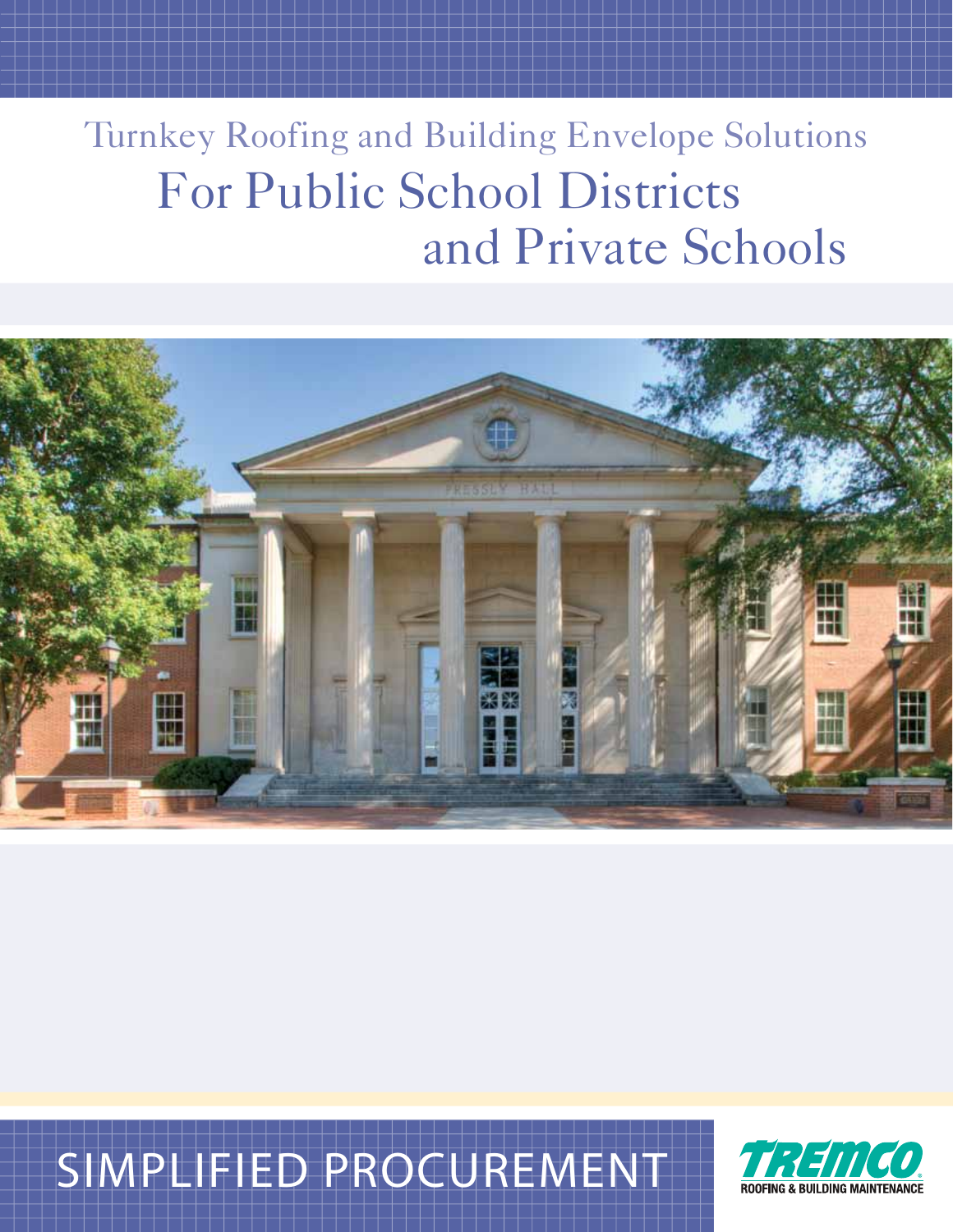Tremco Roofing and Building Maintenance is proud to be the national contract holder for roofing and related services<br>through E&I Cooperative Purchasing (E&I); our contract is #CNR01305. Our unique facility asset management through E&I Cooperative Purchasing (E&I); our contract is #CNR01305. Our unique facility asset management solutions are designed to improve building performance while reducing life-cycle costs for public and private schools.

With our expedited contract procurement process and comprehensive start-to-finish project management capabilities, school facility managers can concentrate on their core mission of ensuring a safe, dry, comfortable environment for students, faculty and staff instead of spending their time handling the dozens of daily tasks that construction projects demand.

There are many benefits to using the E&I Cooperative Purchasing agreement for school construction projects, including:

- Increased project value and control
- A streamlined procurement process of just weeks, not months
- Shorter project execution time
- Options for maintenance, repair, restoration, even replacement
- The ability to select the exact solutions needed for civil restoration, paving and parking management, waterproofing masonry, air barrier continuity, metalwork, woodwork and performance contracting
- Buying power of a national contract
- Pre-competed line-item pricing on proven, quality products and services
- Use of "best contractors in class"
- Fewer hassles, fewer change orders, lower cost

Finally, Tremco Roofing and Building Maintenance takes sole responsibility for a project's execution, ensuring that all contractors work together and keeping the project on time and on budget.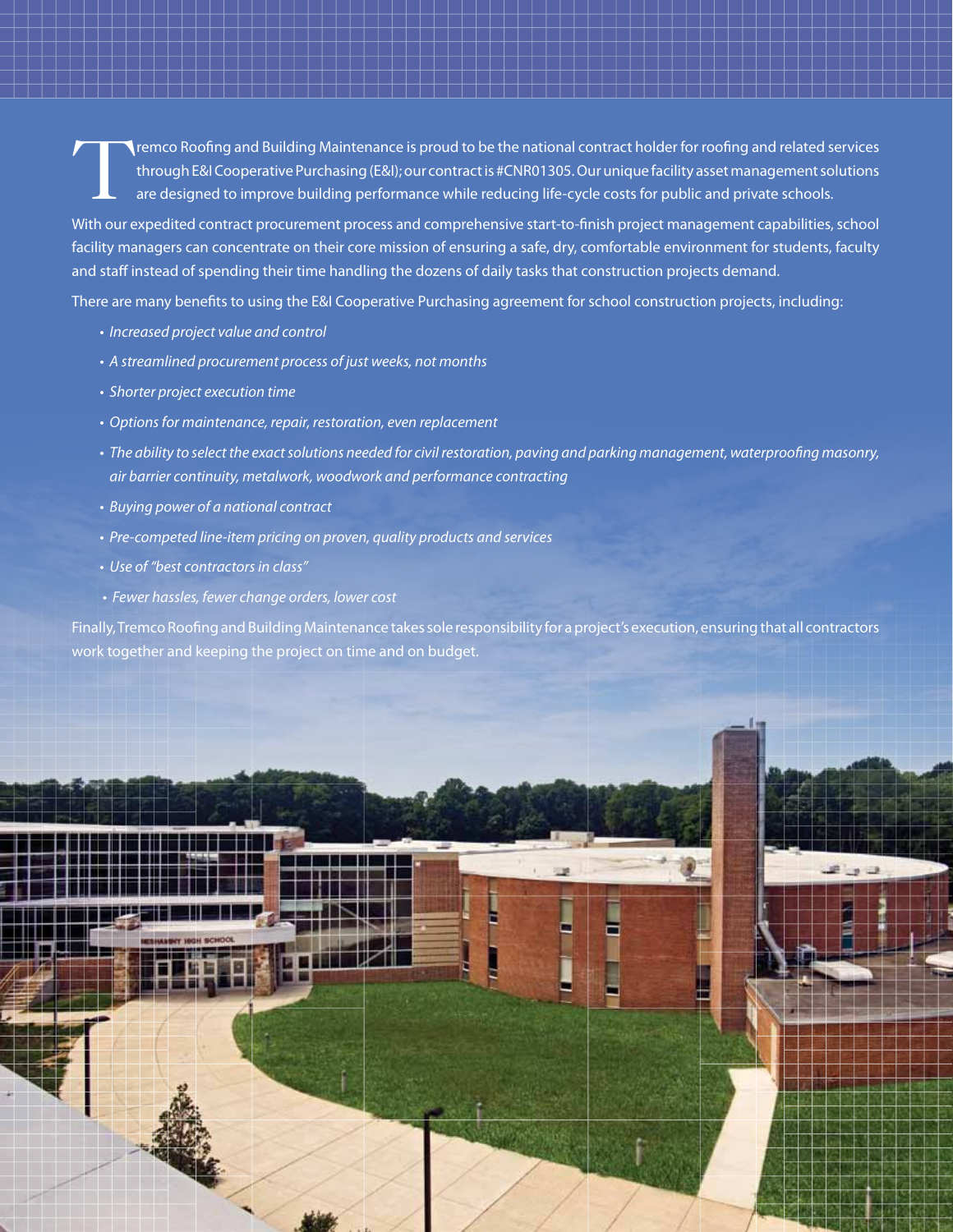





#### E&I and Tremco – We've Got You Covered

The combination of E&I Cooperative Purchasing and Tremco Roofing and Building Maintenance is excellent for education. Our best-in-class contract ensures that you receive the finest overall value and services, without any of the hassles or negotiations. You could say that when it comes to building and roofing solutions, we've got you covered.

- Competitively Awarded Contract: E&I's Tremco Roofing contract was openly solicited and competitively awarded based on E&I's determination of best overall value for its nationwide membership of nearly 3,000 institutions in the educational community.
- Aggregated Purchasing Power: E&I contracts support thousands of institutions, so you can be confident you're getting the full value of our aggregated purchasing power.
- Streamlines The Bidding Process: The bidding process can be cumbersome. RFPs, IFBs and similar requirements are costly to create, difficult to manage, and challenging to evaluate and award. E&I's competitively awarded contract with Tremco Roofing ensures you of the best overall value without any of the stress of conducting an RFP process.
- Pre-approved Subcontractors: Tremco Roofing and Building Maintenance has very strict certification requirements and will provide you with a comprehensive list of all approved local subcontractors up front, including contractors that will help you meet your organization's goals. This ensures that your school will receive both quality service and an installation that Tremco Roofing stands behind. We comply with prevailing wage laws and regulations in all states where the contract is used.
- Fully Bonded: A performance bond and a labor and materials payment bond, each in the amount of 100% of the contract price, are provided on all jobs.